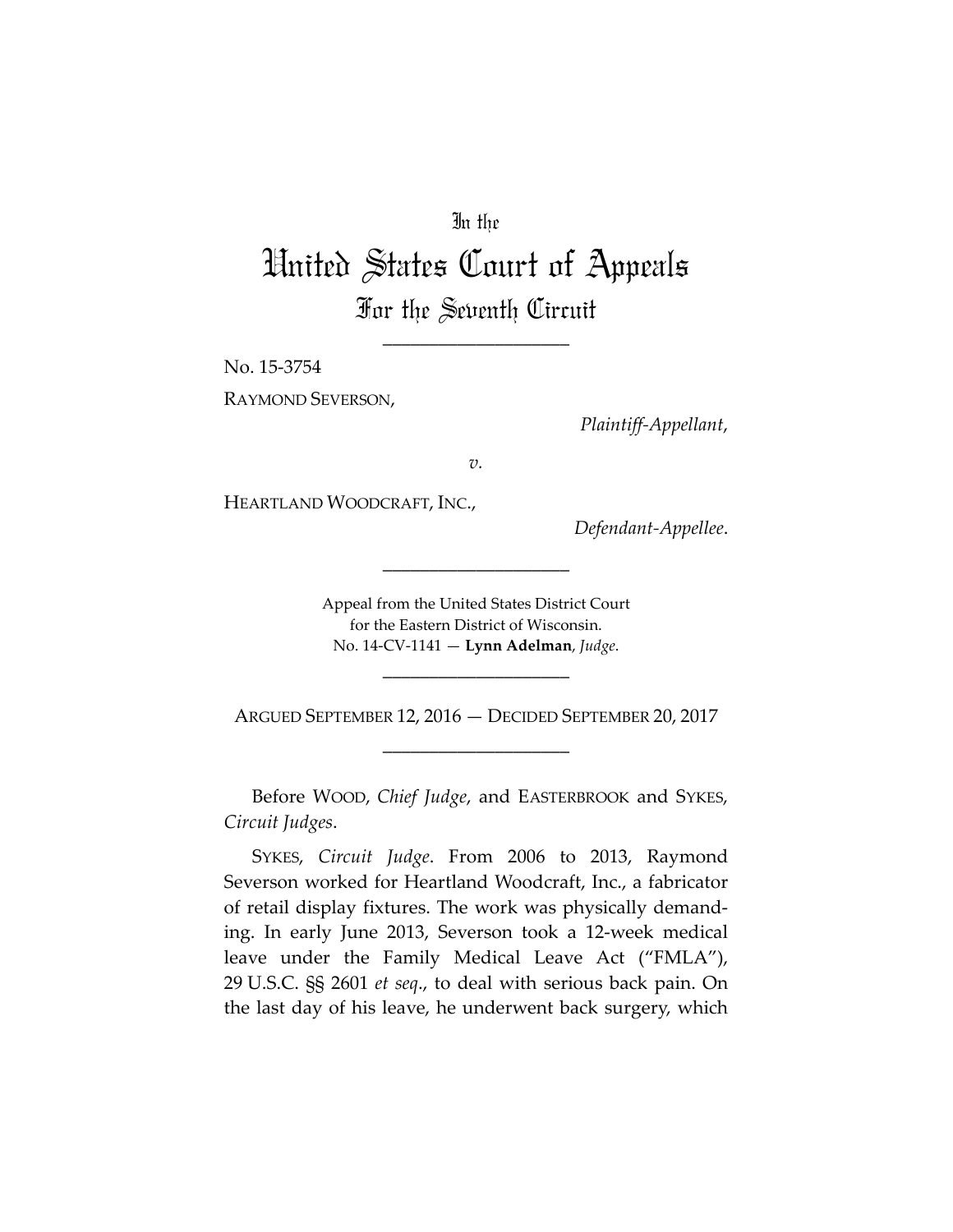required that he remain off of work for another two or three months.

Severson asked Heartland to continue his medical leave, but by then he had exhausted his FMLA entitlement. The company denied his request and terminated his employment, but invited him to reapply when he was medically cleared to work. About three months later, Severson's doctor lifted all restrictions and cleared him to resume work, but Severson did not reapply. Instead he sued Heartland alleging that it had discriminated against him in violation of the Americans with Disabilities Act ("ADA" or "the Act"), 42 U.S.C. §§ 12101 *et seq.*, by failing to provide a reasonable accommodation—namely, a three-month leave of absence after his FMLA leave expired. The district court awarded summary judgment to Heartland and Severson appealed.

We affirm. The ADA is an antidiscrimination statute, not a medical-leave entitlement. The Act forbids discrimination against a "qualified individual on the basis of disability." *Id.* § 12112(a). A "qualified individual" with a disability is a person who, "with or without reasonable accommodation, can perform the essential functions of the employment position." *Id.* § 12111(8). So defined, the term "reasonable accommodation" is expressly limited to those measures that will enable the employee to work. An employee who needs long-term medical leave *cannot* work and thus is not a "qualified individual" under the ADA. *Byrne v. Avon Prods., Inc.*, 328 F.3d 379, 381 (7th Cir. 2003).

With support from the EEOC, Severson urges us to retreat from or curtail our decision in *Byrne*. We decline to do so. *Byrne* is sound and we reaffirm it: A multimonth leave of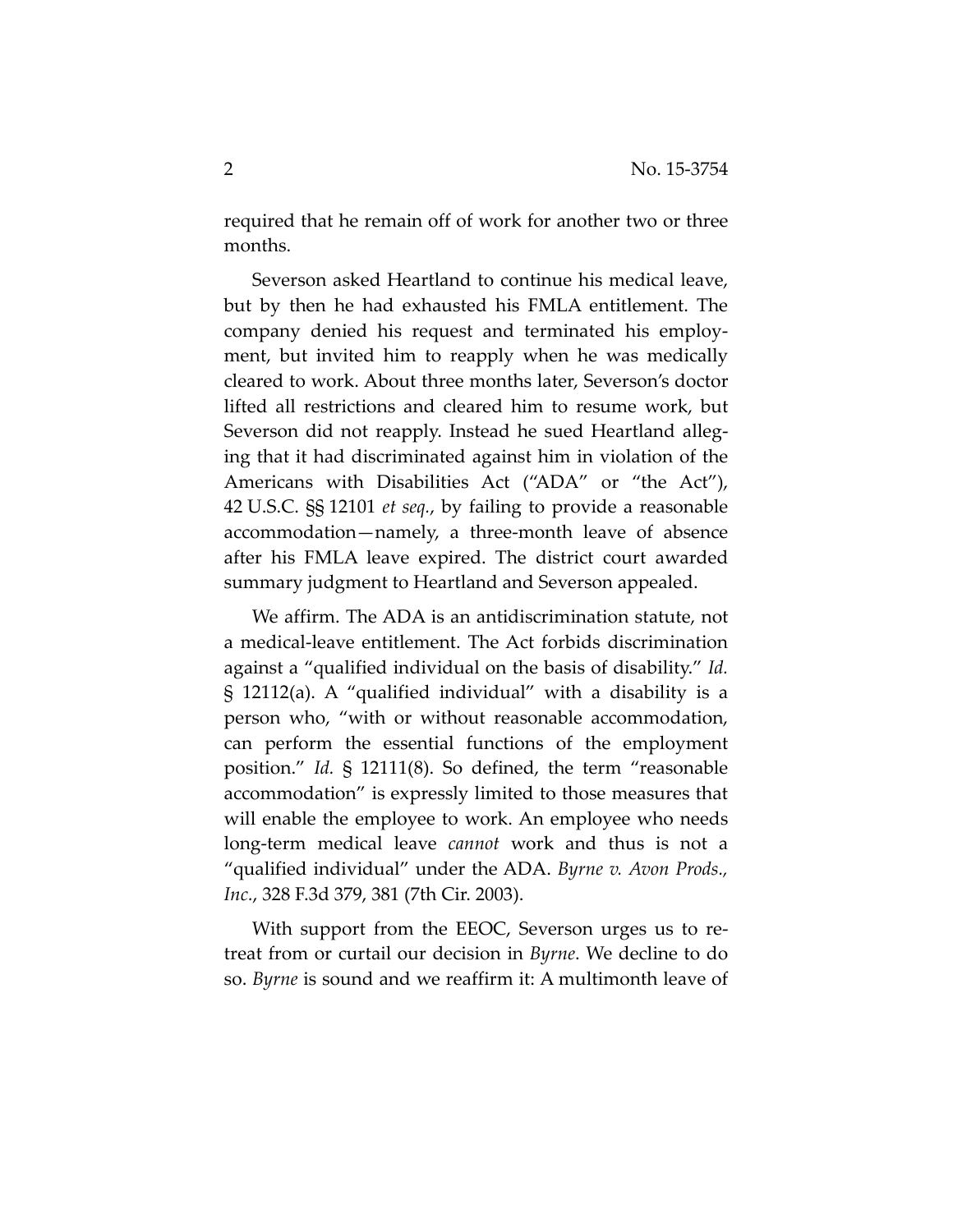absence is beyond the scope of a reasonable accommodation under the ADA.

#### **I. Background**

Severson has suffered from back pain since 2005. In 2010 he was diagnosed with back myelopathy caused by impaired functioning and degenerative changes in his back, neck, and spinal cord. Typically Severson's back condition did not hamper his ability to work. But at times he experienced severe flare-ups, making it hard (and sometimes impossible) for him to walk, bend, lift, sit, stand, move, and work.

Severson began working for Heartland in 2006. Over time he was promoted from supervisor to shop superintendent to operations manager. He performed poorly in this last position, so Heartland relieved him of his duties and moved him to a second-shift "lead" position. According to the job description, an employee in this position performs manual labor in the production area of the plant, operates and troubleshoots production machinery, performs minor repairs as necessary, maintains the building, and frequently lifts materials and product weighing 50 pounds or more. Heartland notified Severson of the demotion in a meeting on June 5, 2013. He accepted it but never worked in his new assignment.

Earlier that same day, Severson wrenched his back at home, aggravating his preexisting condition and leaving him demonstrably uncomfortable. He left work early due to the pain and later requested and received FMLA leave retroactive to June 5. Over the summer months, Severson submitted periodic notes from his doctor informing Heartland that he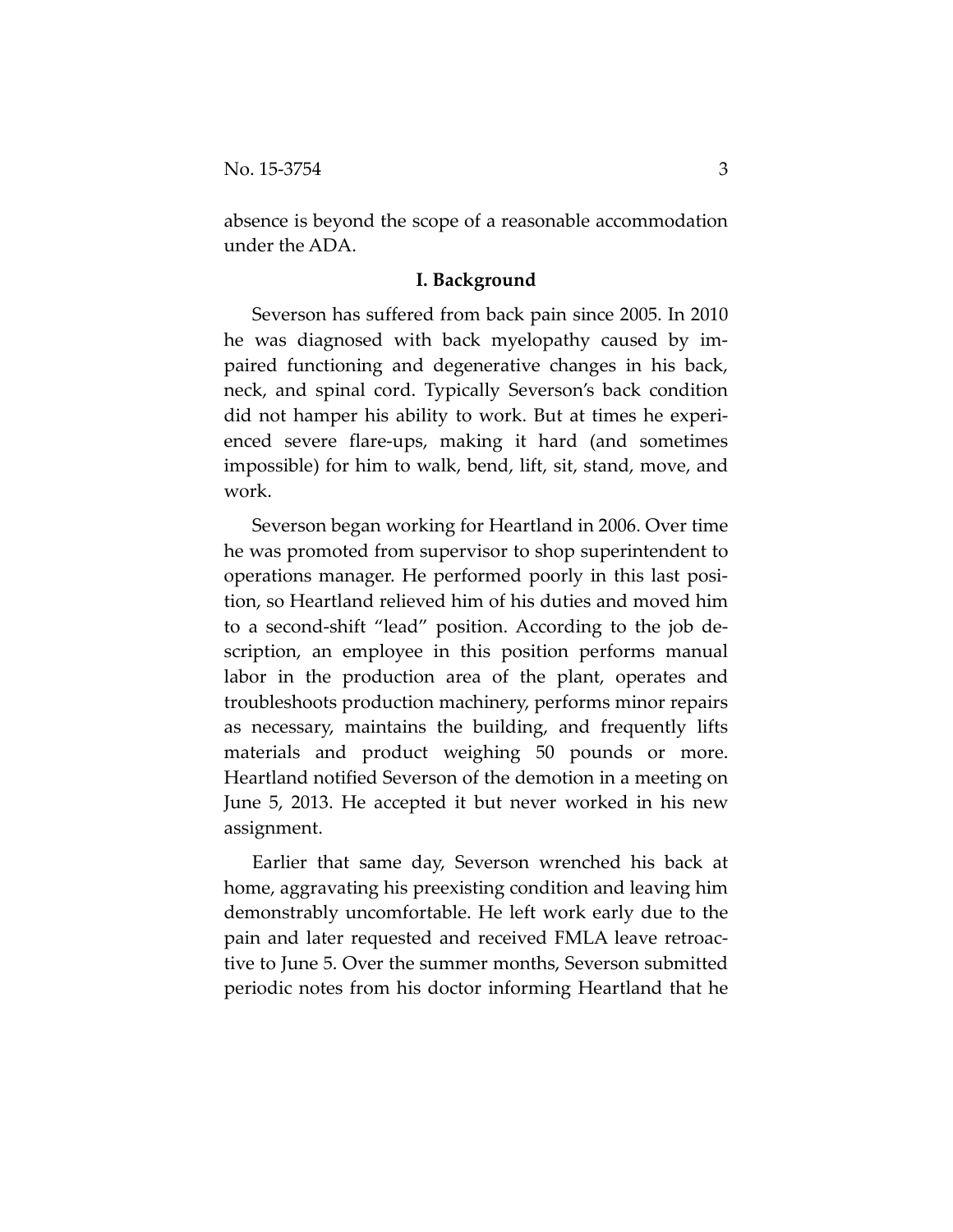had multiple herniated and bulging discs in his lumbar spine and was unable to work until further notice. His doctor treated him with steroid injections, to little effect. During this time period, Doug Lawrence, Heartland's general manager, and Jennifer Schroeder, the human resources manager, remained in regular phone and email contact with Severson and approved his requests for continuation of his FMLA leave.

On August 13 Severson called Schroeder and told her that his condition had not improved and he would undergo disc decompression surgery on August 27. He explained that the typical recovery time for this surgery was at least two months. He requested an extension of his medical leave. But he had already exhausted his FMLA entitlement; the maximum 12-week leave would expire on August 27, his scheduled surgery date.

Schroeder did not talk with Severson again until August 26. In a phone call that day, she and Lawrence told Severson that his employment with Heartland would end when his FMLA leave expired on August 27. Schroeder invited him to reapply with the company when he recovered from surgery and was medically cleared to work.

Severson had back surgery as planned on August 27. On October 17 his doctor gave him partial clearance to return to work as long as he did not lift anything heavier than 20 pounds. On December 5 Severson's doctor removed the 20-pound lifting restriction and cleared him to return to work without limitation. Instead of reapplying to work for Heartland, Severson sued the company alleging that it discriminated against him in violation of the ADA by failing to accommodate his physical disability. He pointed to three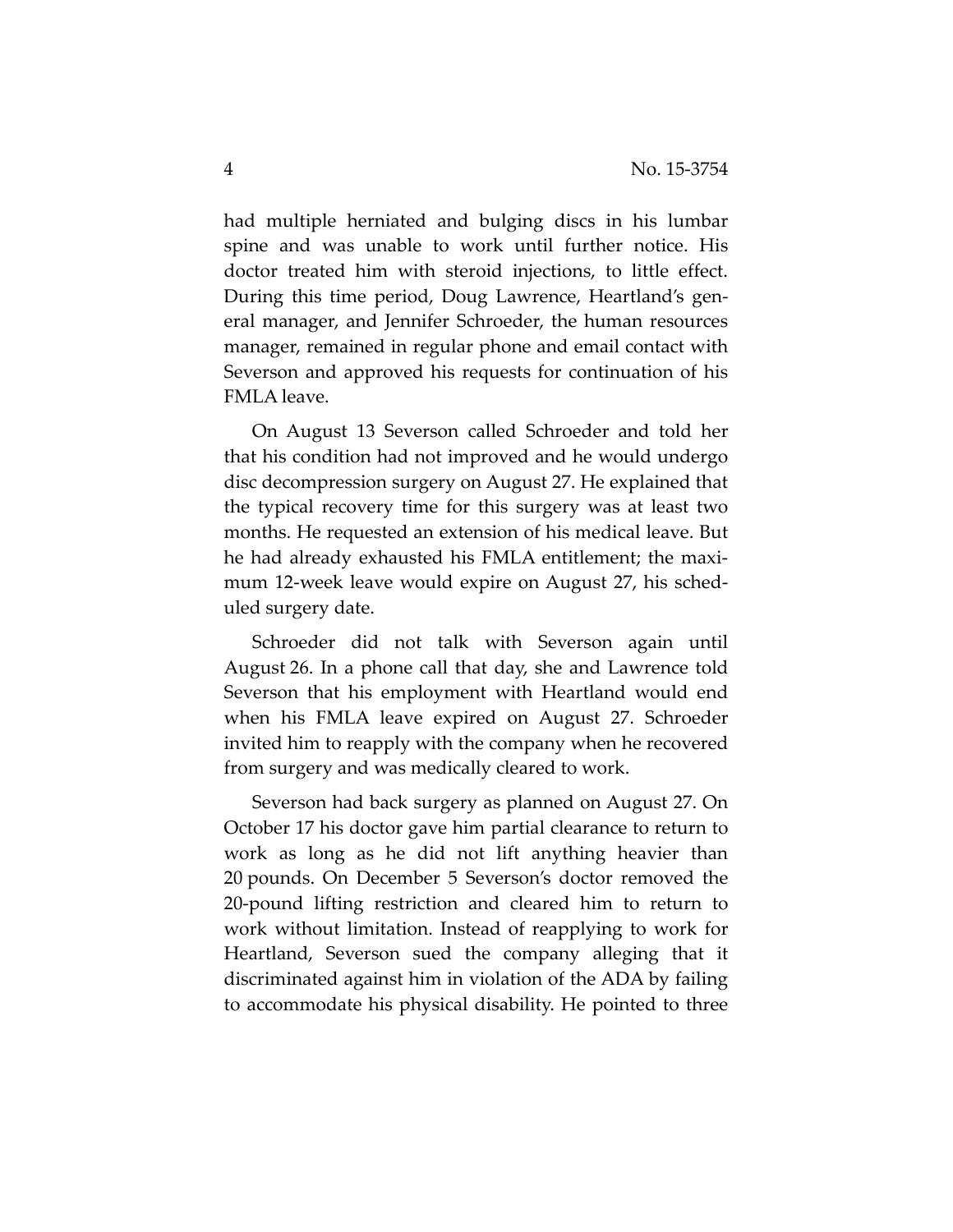accommodations that the company could have offered him but did not: (1) a two- or three-month leave of absence; (2) a transfer to a vacant job; or (3) a temporary light-duty position with no heavy lifting.

Heartland moved for summary judgment, arguing that Severson's proposed accommodations were not reasonable. The district judge agreed and entered judgment for Heartland. Severson appealed. The EEOC filed a brief as amicus curiae in support of reversal.

### **II. Discussion**

We review a summary judgment de novo, viewing the evidentiary record in the light most favorable to Severson and drawing reasonable inferences in his favor. *Burton v. Downey*, 805 F.3d 776, 783 (7th Cir. 2015). Summary judgment is warranted "if the movant shows that there is no genuine dispute as to any material fact and the movant is entitled to judgment as a matter of law." FED. R. CIV. P. 56(a).

The ADA makes it unlawful for an employer to discriminate against a "qualified individual on the basis of disability." § 12112(a). A "qualified individual" is "an individual who, with or without reasonable accommodation, can perform the essential functions of the employment position that such individual holds or desires." § 12111(8).

The parties agree that Severson had a disability. They also agree that frequently lifting 50 pounds or more is an essential function of the second-shift lead position at Heartland and that Severson was unable to perform this function at the time he was fired. As in many ADA cases, liability thus turns on the accommodation question: Did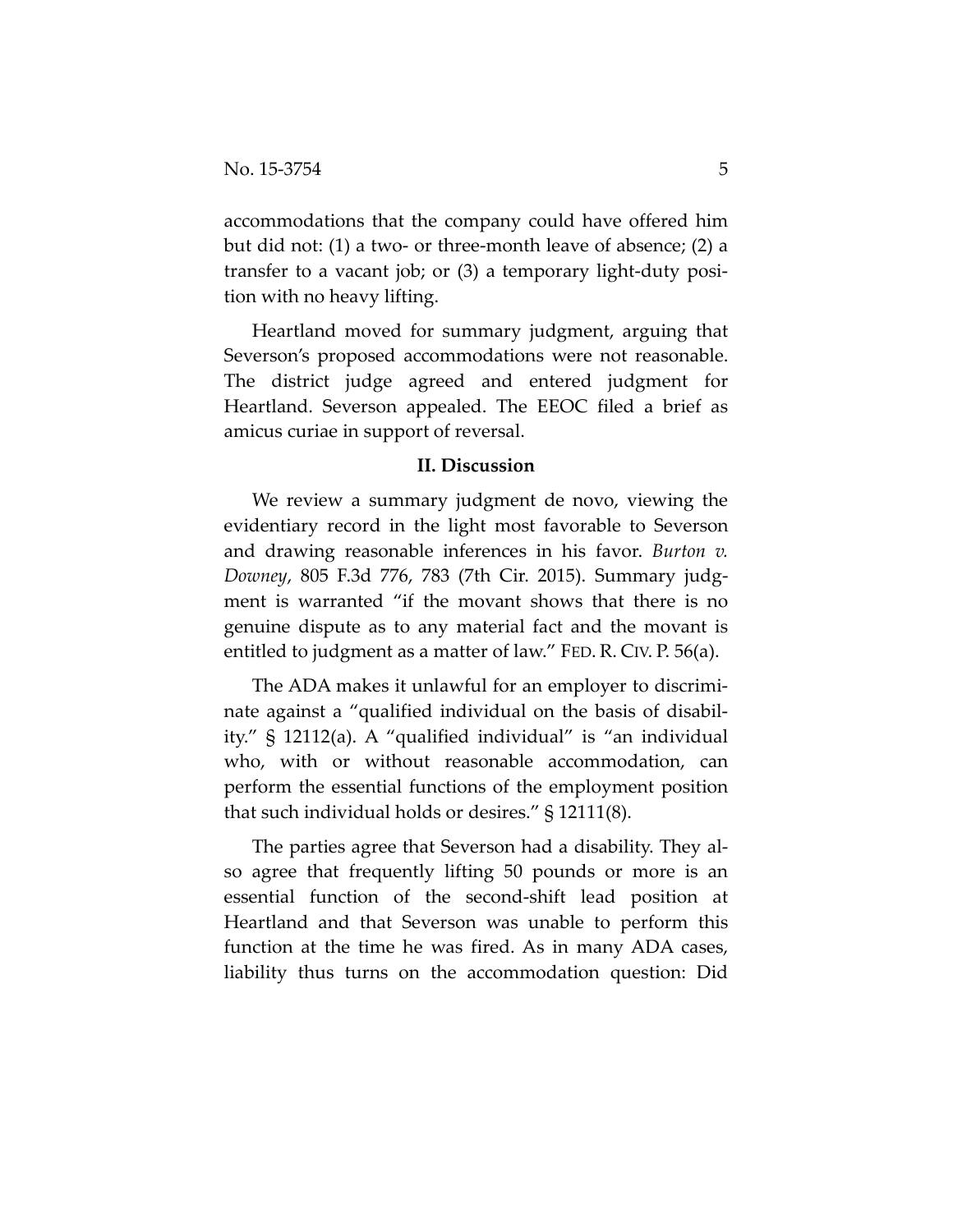Heartland violate the ADA by failing to reasonably accommodate his disability?[1](#page-5-0)

Severson identifies three possible accommodations: (1) a multimonth leave of absence following the expiration of his FMLA leave; (2) reassignment to a vacant job; or (3) a temporary assignment to a light-duty position that did not require heavy lifting. The parties focus most of their attention on whether a long-term leave of absence is a reasonable accommodation within the meaning of the ADA. We do the same.

The ADA contains a definition of "reasonable accommodation," but it tells us only what the term *may* include:

> The term "reasonable accommodation" may include—

> (A) making existing facilities used by employees readily accessible to and usable by individuals with disabilities; and

> (B) job restructuring, part-time or modified work schedules, reassignment to a vacant position, acquisition or modification of equipment

 $\overline{a}$ 

<span id="page-5-0"></span><sup>&</sup>lt;sup>1</sup> Severson also accuses Heartland of failing to engage in an interactive process to discuss a reasonable accommodation. "Failure of the interactive process is not an independent basis for liability under the ADA." *Spurling v. C & M Fine Pack, Inc.*, 739 F.3d 1055, 1059 n.1 (7th Cir. 2014). He argues as well that his proposed accommodations would not impose an undue hardship on Heartland. The question of undue hardship is a second-tier inquiry under the statute; that is, the hardship exception does not come into play absent a determination that a reasonable accommodation was available. *See* 42 U.S.C. § 12112(b)(5)(A) (setting forth the undue-hardship exception).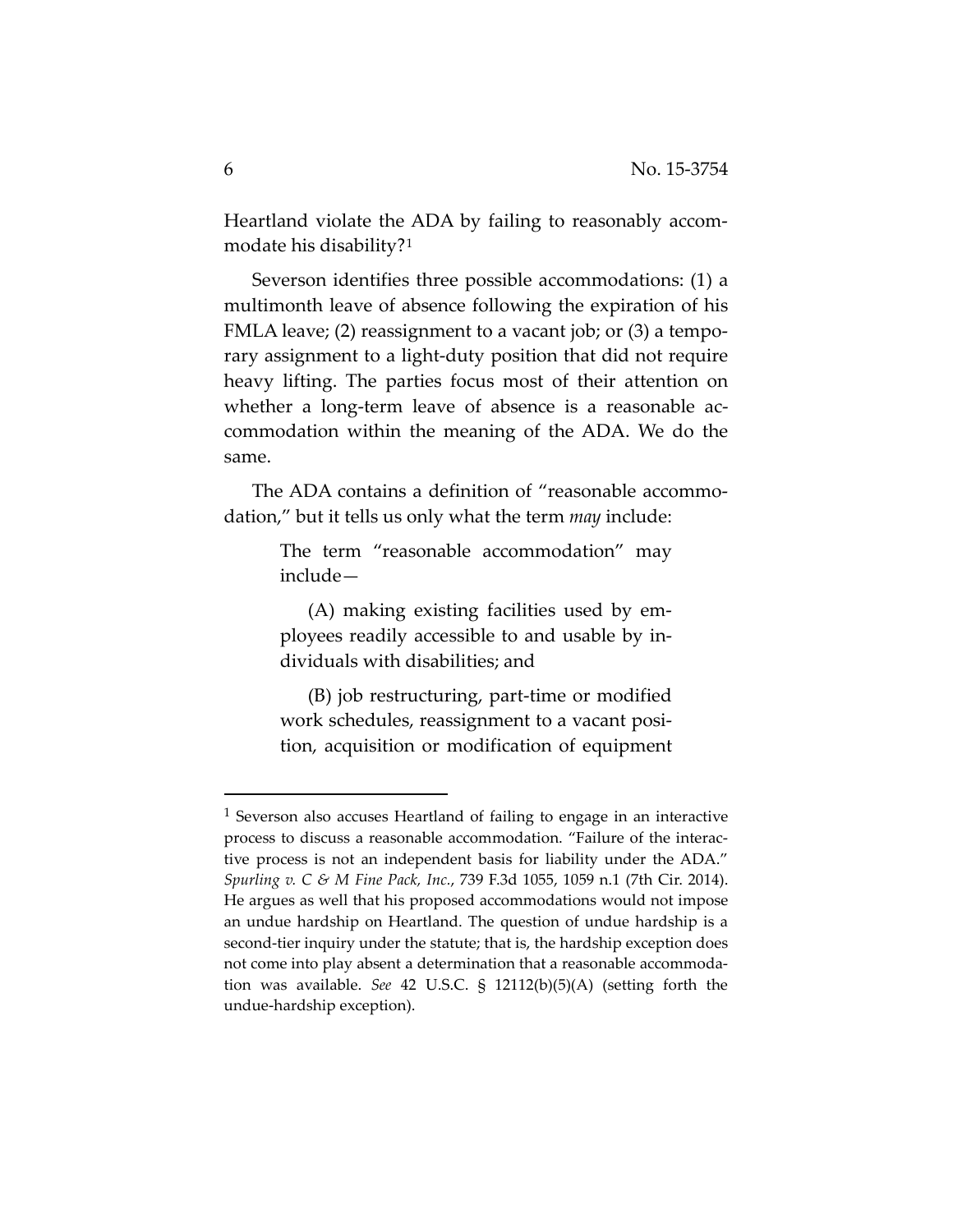or devices, appropriate adjustment or modifications of examinations, training materials or policies, the provision of qualified readers or interpreters, and other similar accommodations for individuals with disabilities.

## 42 U.S.C. § 12111(9).

The use of the permissive phrase "may include"—rather than "must include" or "includes"—means that the concept of "reasonable accommodation" is flexible and the listed examples are illustrative. But the baseline requirement found in the definition of "qualified individual" is concrete: A "reasonable accommodation" is one that allows the disabled employee to "perform the essential functions of the employment position." § 12111(8). If the proposed accommodation does not make it possible for the employee to perform his job, then the employee is not a "qualified individual" as that term is defined in the ADA. *Id.* The illustrative examples listed in § 12111(9) are all measures that facilitate work.

Putting these interlocking definitions together, a longterm leave of absence cannot be a reasonable accommodation. As we noted in *Byrne*, "[n]ot working is not a means to perform the job's essential functions." 328 F.3d at 381. Simply put, an extended leave of absence does not give a disabled individual the means to work; it excuses his not working. Accordingly, we held in *Byrne* that "[a]n inability to do the job's essential tasks means that one is not 'qualified'; it does not mean that the employer must excuse the inability." *Id.*; *see also Waggoner v. Olin Corp.*, 169 F.3d 481, 482 (7th Cir. 1999) ("The rather common-sense idea is that if one is not able to be at work, one cannot be a qualified individual.").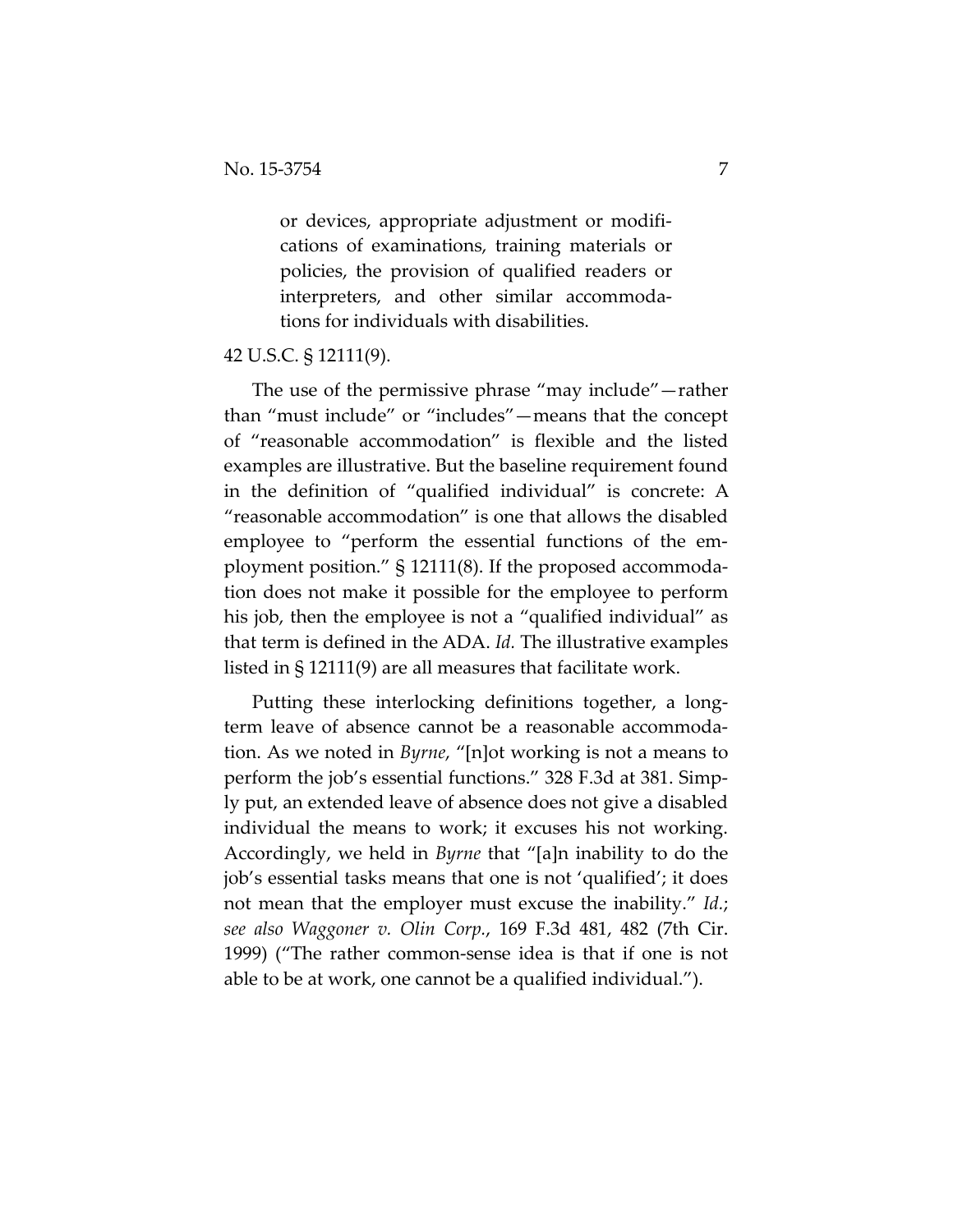*Byrne* leaves open the possibility that a brief period of leave to deal with a medical condition could be a reasonable accommodation in some circumstances. 328 F.3d at 381; *Haschmann v. Time Warner Entm't Co.*, 151 F.3d 591, 602 (7th Cir. 1998). For example, we noted that "[t]ime off may be an apt accommodation for intermittent conditions. Someone with arthritis or lupus may be able to do a given job even if, for brief periods, the inflammation is so painful that the person must stay home." *Byrne*, 328 F.3d at 381. Intermittent time off or a short leave of absence—say, a couple of days or even a couple of weeks—may, in appropriate circumstances, be analogous to a part-time or modified work schedule, two of the examples listed in § 12111(9). But a medical leave spanning multiple months does not permit the employee to perform the essential functions of his job. To the contrary, the "[i]nability to work for a multi-month period removes a person from the class protected by the ADA." *Id.*

Long-term medical leave is the domain of the FMLA, which entitles covered employees "to a total of 12 workweeks of leave during any 12-month period … [b]ecause of a serious health condition that makes the employee unable to perform the functions of the position of such employee." 29 U.S.C.  $\S 2612(a)(1)(D)$ . The FMLA protects up to 12 weeks of medical leave, recognizing that employees will sometimes be *unable* to perform their job duties due to a serious health condition. In contrast, "the ADA applies only to those who can do the job." *Byrne*, 328 F.3d at 381.

The EEOC argues that a long-term medical leave of absence should qualify as a reasonable accommodation when the leave is (1) of a definite, time-limited duration; (2) requested in advance; and (3) likely to enable the employee to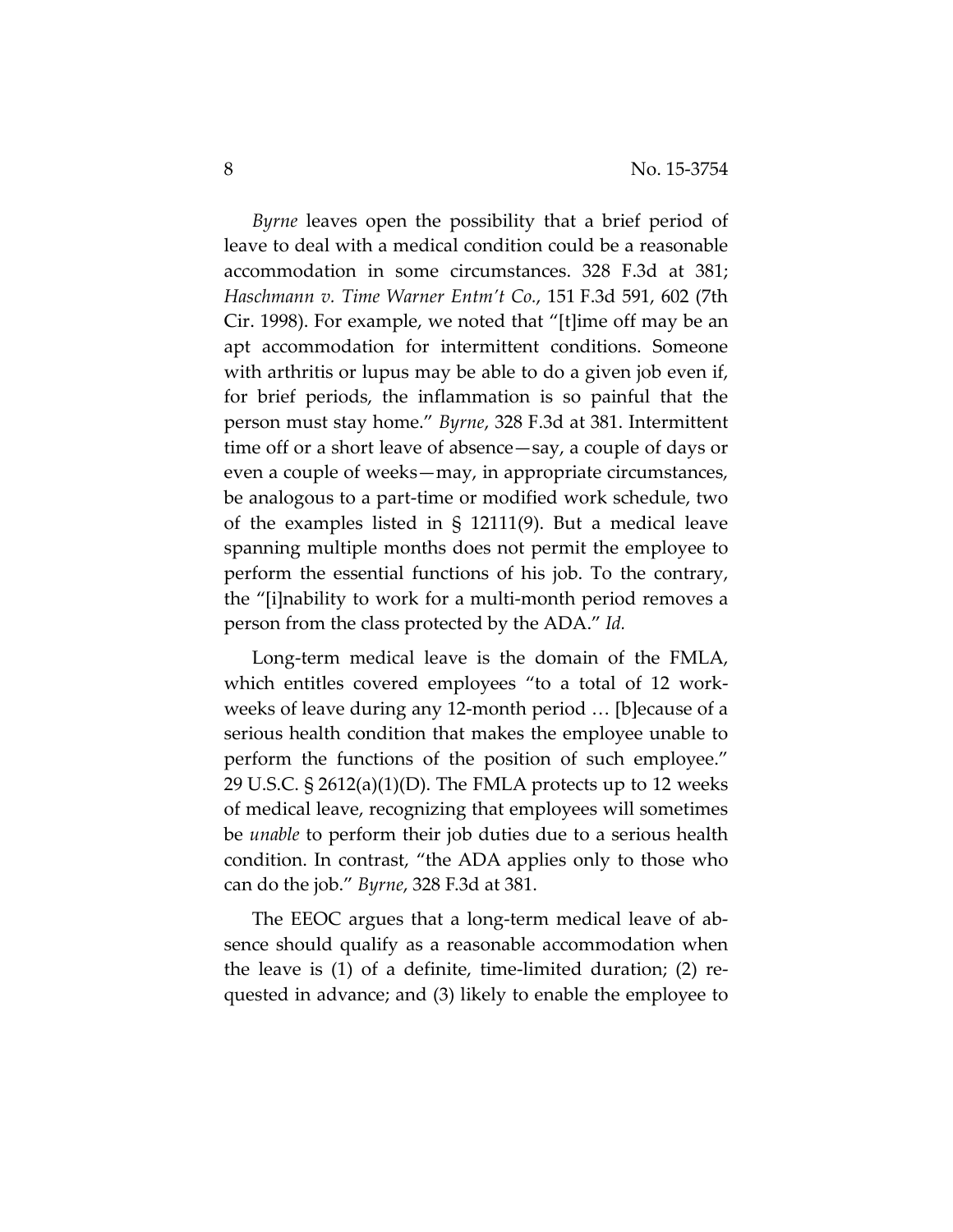perform the essential job functions when he returns. On this understanding, the duration of the leave is irrelevant as long as it is likely to enable the employee to do his job when he returns.

That reading of the statute equates "reasonable accommodation" with "effective accommodation," an interpretation that the Supreme Court has rejected:

> [I]n ordinary English the word "reasonable" does not mean "effective." It is the word "accommodation," not the word "reasonable," that conveys the need for effectiveness. An *ineffective* "modification" or "adjustment" will not *accommodate* a disabled individual's limitations. … Yet a demand for an effective accommodation could prove unreasonable … .

*U.S. Airways, Inc. v. Barnett*, 535 U.S. 391, 400 (2002). In other words, effectiveness is a necessary but not sufficient condition for a reasonable accommodation under the ADA.

Perhaps the more salient point is that on the EEOC's interpretation, the length of the leave does not matter. If, as the EEOC argues, employees are entitled to extended time off as a reasonable accommodation, the ADA is transformed into a medical-leave statute—in effect, an open-ended extension of the FMLA. That's an untenable interpretation of the term "reasonable accommodation."

Severson's other proposed accommodations require only brief discussion. He argues that Heartland could have transferred him to a vacant job or created a light-duty position for him. Reassignment to a vacant position may be a reasonable accommodation under the statute. *See*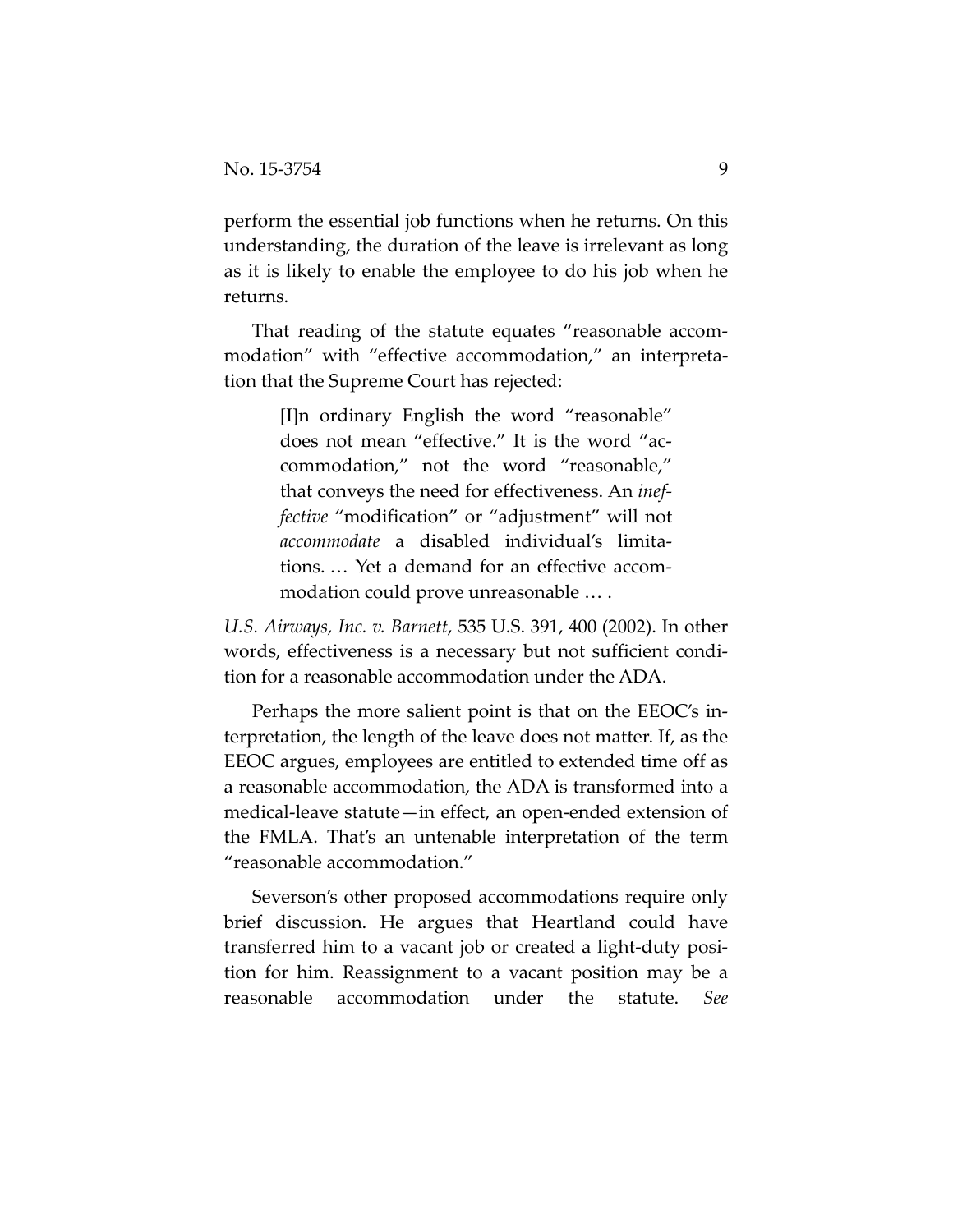§ 12111(9)(B). But it was Severson's burden to prove that there were, in fact, vacant positions available at the time of his termination. *Kotwica v. Rose Packing Co.*, 637 F.3d 744, 750 (7th Cir. 2011). Severson points to five vacant positions at Heartland in the period *following* the termination of his employment but none at the time he was fired.

Finally, an employer is not required to "create a new job or strip a current job of its principal duties to accommodate a disabled employee." *Gratzl v. Office of Chief Judges of 12th, 18th, 19th & 22nd Judicial Circuits*, 601 F.3d 674, 680 (7th Cir. 2010). Under EEOC guidance, "[a]n employer need not create a light duty position for a non-occupationally injured employee with a disability as a reasonable accommodation." *EEOC Enforcement Guidance: Workers' Compensation & the ADA*, 2 EEOC Compliance Manual (CCH) ¶ 6905, at 5394 (Sept. 3, 1996), 1996 WL 33161342, at \*12*.* On the other hand, if an employer has a policy of creating light-duty positions for employees who are occupationally injured, then that same benefit ordinarily must be extended to an employee with a disability who is not occupationally injured unless the company can show undue hardship. *Id.*

The question, then, is whether Heartland had a policy of providing light-duty positions for employees who suffered work-related injuries. It did not. In its Return to Work manual, Heartland retained the option, in its discretion, to give occupationally injured employees temporary duties on an ad hoc basis if such work was available. These temporary light-duty assignments were infrequent and generally lasted no longer than two days; they were essentially acts of grace. No evidence suggests that Heartland had a policy of crafting light-duty positions for employees injured on the job. If an